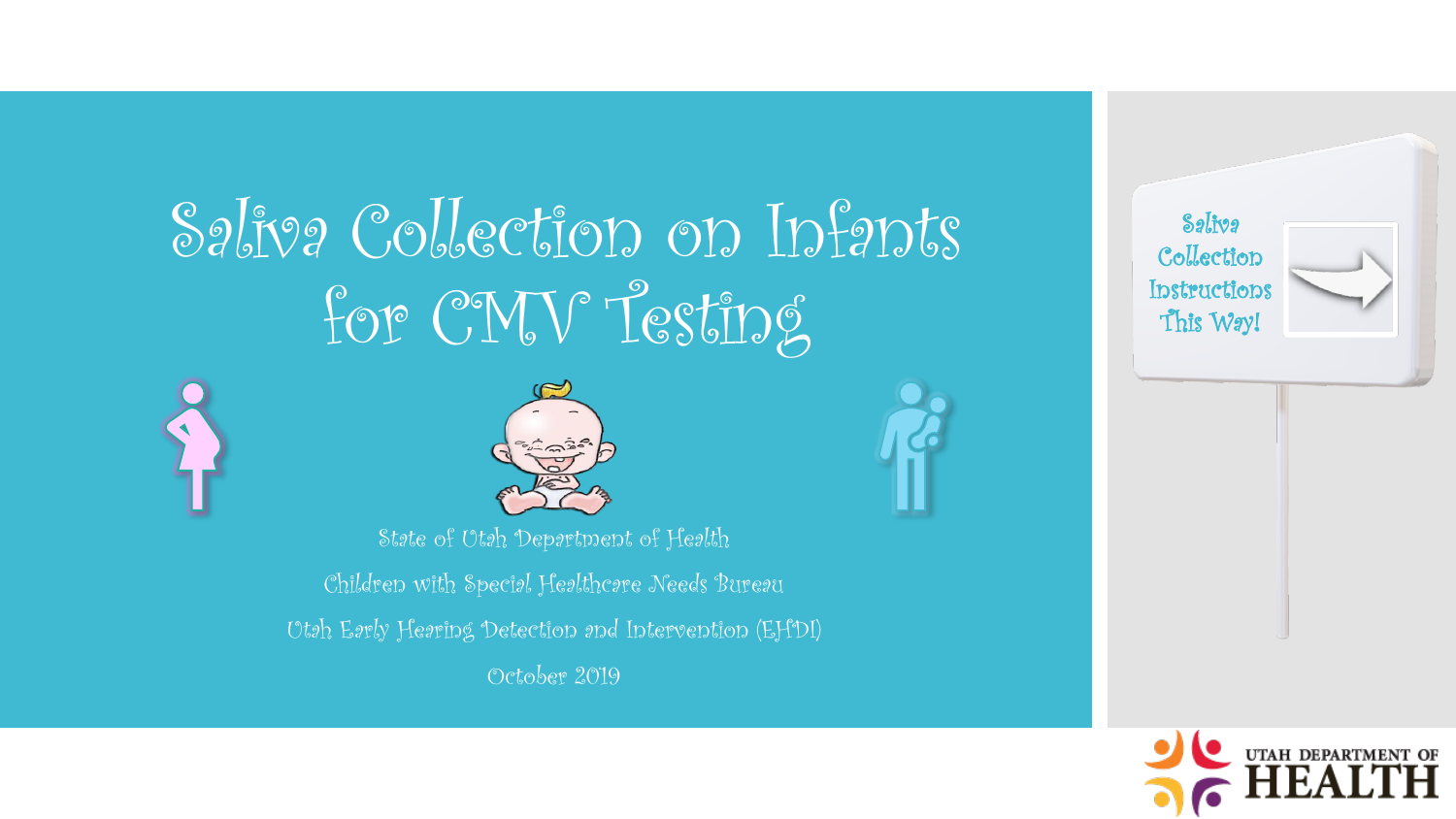### Where do I get saliva kits? Great Question!

ORACollect OC-100 kit

|         | <b>ARUP</b>                                                                                                                                               | <b>Order Volume</b>  |
|---------|-----------------------------------------------------------------------------------------------------------------------------------------------------------|----------------------|
|         | Option 1: If your facility or affiliated hospital is an<br>ARUP client, kits can be obtained through ARUP<br>eSupply.                                     |                      |
|         | o Access eSupply in ARUP Connect or contact<br>Client Services at (800) 522-<br>2787, clientservices@aruplab.com or chat online.                          | 25 kit minimum order |
| $\circ$ | Not yet enrolled at ARUP Connect?<br>Visit https://www.aruplab.com/testing/client-<br>supply to find out more about how ARUP<br>Connect can work for you. | $50+$ kits           |
| $\circ$ | Please specify ARUP supply #49295 and number<br>of collection kits required                                                                               |                      |
|         | Option 2: If kits are not obtained from ARUP as a<br>client supply:                                                                                       | Above 1000 kits      |
| $\circ$ | Kits can be purchased in bulk from DNA Genotek.                                                                                                           |                      |
| $\circ$ | Sales Contact: Cristina Slatculescu can be<br>reached @ 1-866-813-6354, Ext 2334                                                                          |                      |
| $\circ$ | Shelf life is 24 months from the date of<br>manufacture.                                                                                                  |                      |
|         |                                                                                                                                                           |                      |

| <b>Order Volume</b>  | Cost + shipping                                                                 |
|----------------------|---------------------------------------------------------------------------------|
| 25 kit minimum order | $$9.50/kit + $50$ handling<br>fee + shipping cost                               |
| 50+ kits             | Same as above, no<br>minimum handling fee                                       |
| Above 1000 kits      | Volume discounts to<br>apply. *Note that at<br>1000 kits the price is<br>\$8.50 |

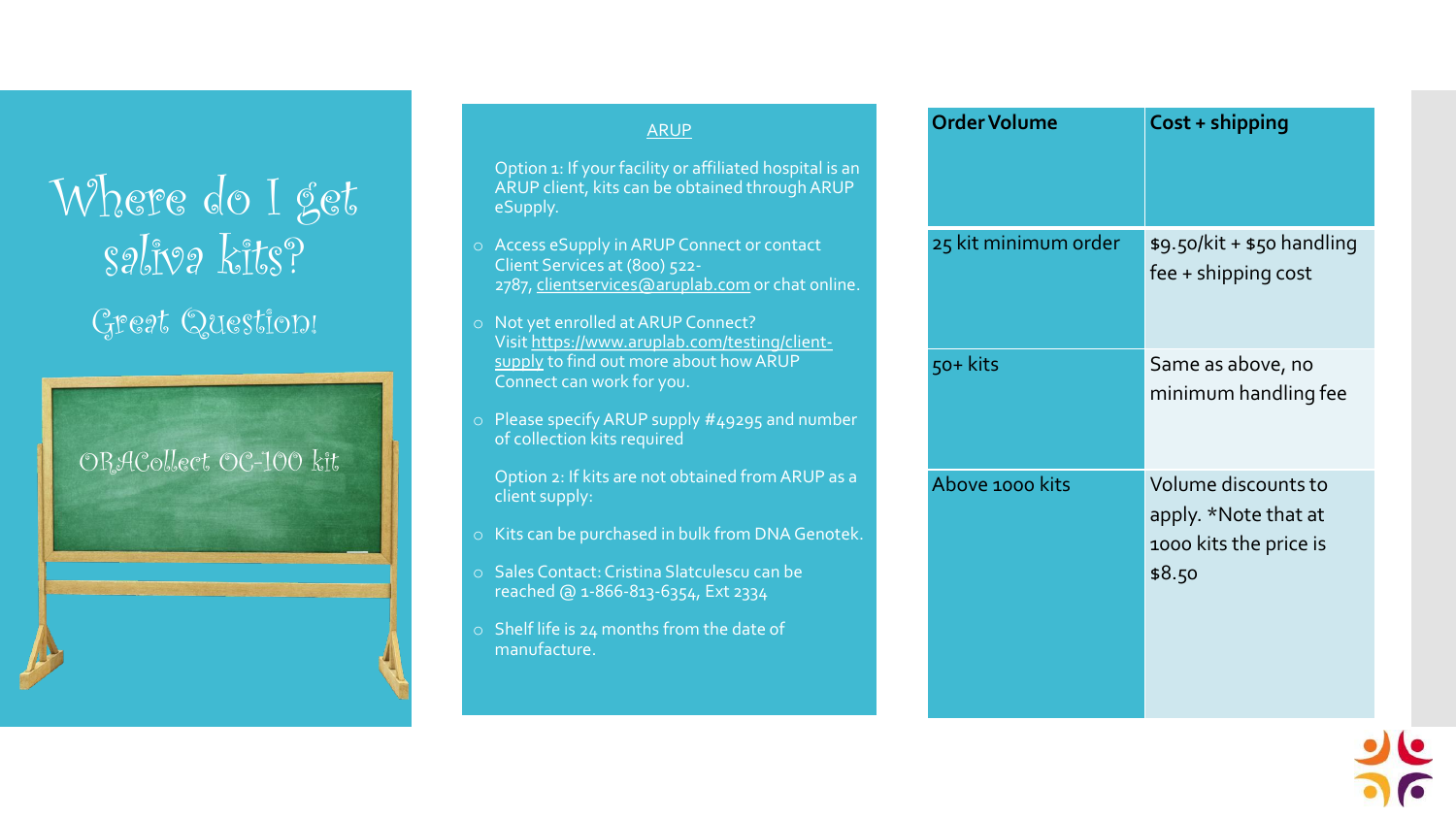## Where do I get saliva kits? Great Question!

https://www.testmenu.co [m/Intermountain/Tests/76](https://www.testmenu.com/Intermountain/Tests/766012) 6012

#### Intermountain Central Lab

IMC runs the CMV Qual PCR on Saliva at their internal lab. They order the ORA Collect via their purchasing department. Existing clients can order the supply item via their Lab Customer Service Department via phone, fax, email, or online.

Below is a link for ordering supplies online. The item name is **OC-100 CMVPCR Saliva Kit**. New clients will need to work with Outreach Provider Liaison, Steve Gordon, for new services. Steve Gordon can be contacted via email at [Steve.Gordon@imail.org](mailto:Steve.Gordon@imail.org).

> Intermountain Laboratory Client Services Phone: 801-507-2110 Fax: 801-507-2315 [https://intermountainhealthcare.org/services/lab](https://intermountainhealthcare.org/services/lab-services/for-clients/order-lab-supplies/)services/for-clients/order-lab-supplies/

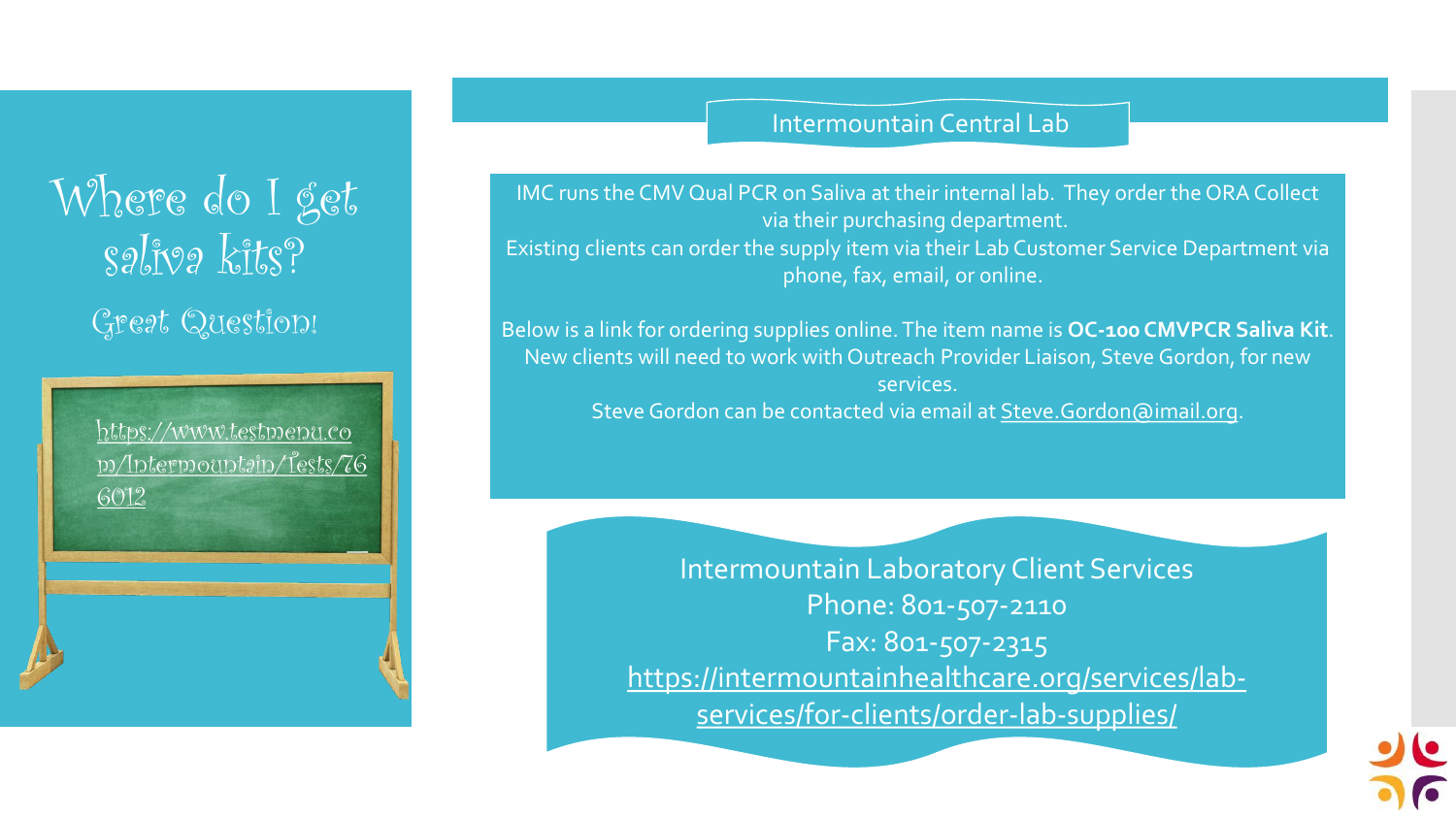If dropping off specimen within 36 hours of collection, room temperature is sufficient. If dropping off later than 36 hours, refrigeration is needed and sample  $|w_1^*|$ , stay good for  $7^{\prime}$ days cool.

Wear gloves when collecting saliva samples.



Please refer to the video below for simple tips on how to collect a saliva specimen! [https://www.youtube.com/watch?v](https://www.youtube.com/watch?v=K95ff8bKzPY) =K95ff8bKzPY



No breastfeeding/breastmilk at least two hours prior to collection.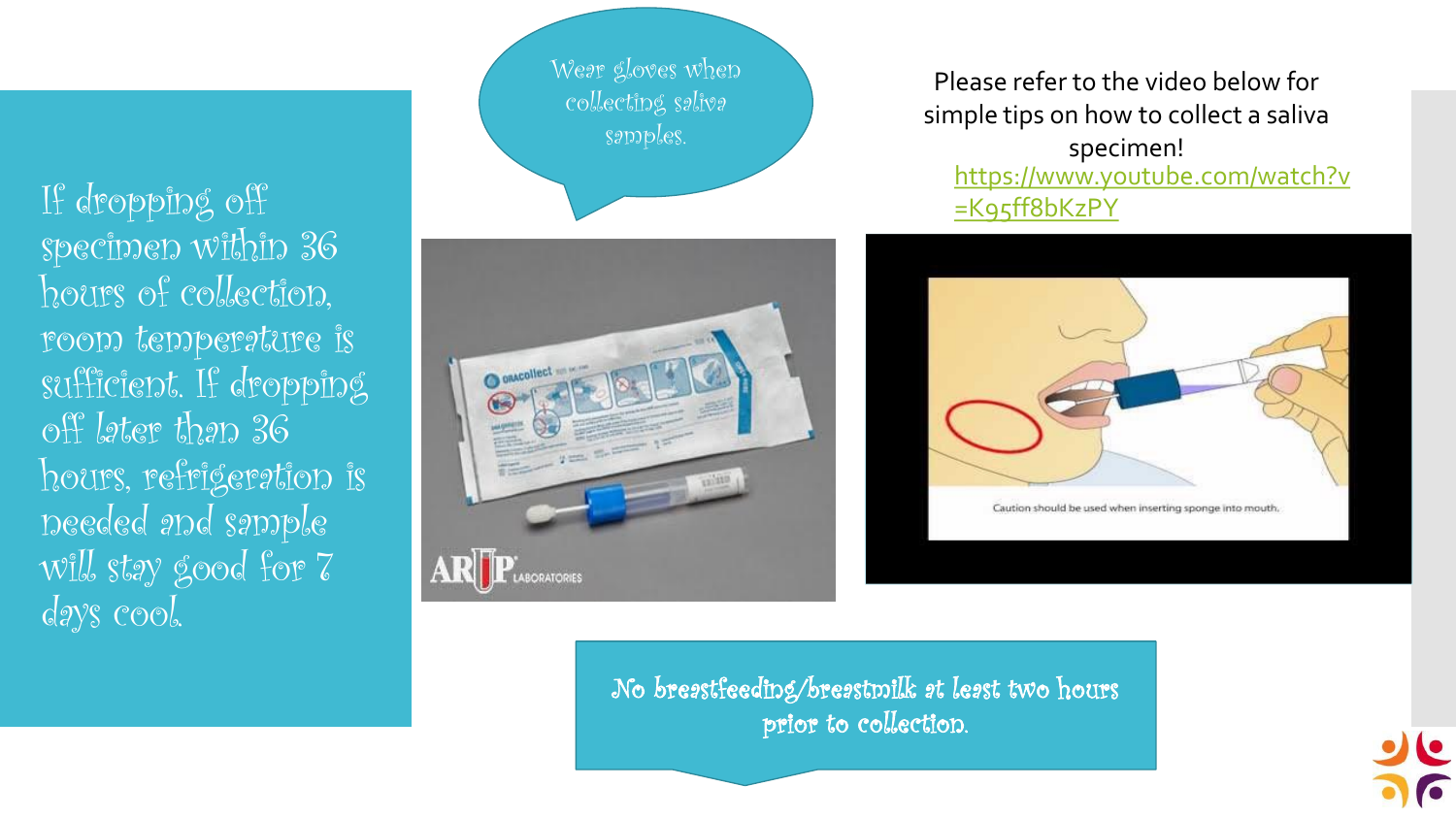ARUP Drop-off Locations and Pick up Times For Saliva **Specimens** 

Any University of Utah facility that has a laboratory on-site will have a pick-up for specimens. Simply take your specimen to any of those facilities or drop off at ARUP.

**Remember when dropping off specimens, hand the bag to appropriate lab personnel with the following items: Copy of insurance card, Copy of order for CMV, and specimen.**

ARUP is located at 500 Chipeta Way Salt Lake City, Utah 84108 <https://www.aruplab.com/>

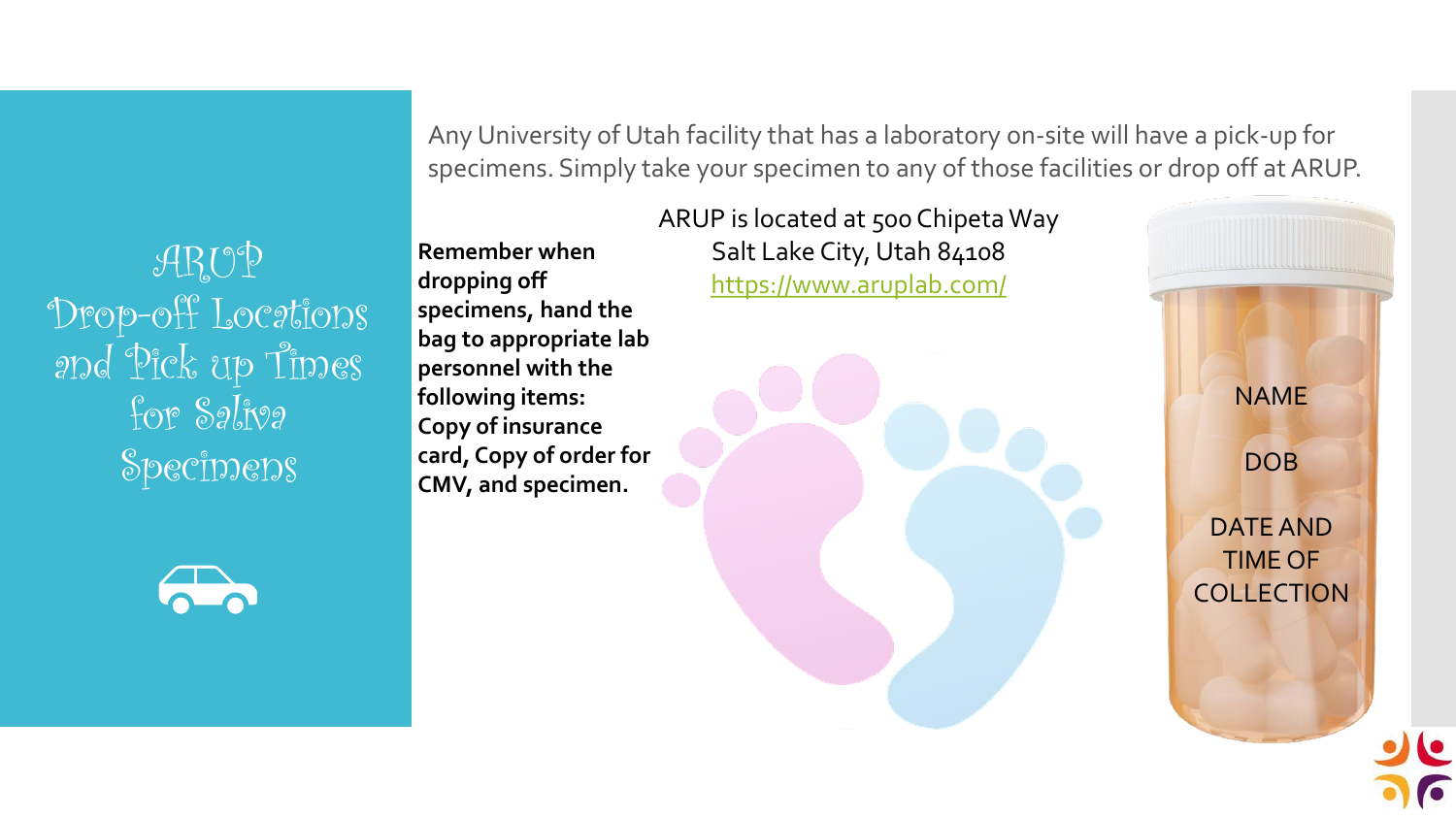|                      | <b>Facility</b>                          | <b>Delivery/Stop Times (Mon-Fri)</b>         | <b>Delivery/Stop Times (Saturday</b><br>only)                                                   |                                                                  |
|----------------------|------------------------------------------|----------------------------------------------|-------------------------------------------------------------------------------------------------|------------------------------------------------------------------|
|                      | <b>State Health Lab from Central Lab</b> | 09:30, 13:45, 14:05, 15:50, 16:10            | 08:10, 12:50                                                                                    |                                                                  |
|                      |                                          | <b>Facility</b>                              | Pick-up/Stop Times (Mon-Fri)                                                                    | Pick-up/Stop Times (Sat/Sun)<br>*denotes a Saturday only stop    |
|                      |                                          | <b>Alta View Hospital</b>                    | 01:45, 03:15, 06:00, 07:00, 09:00, 09:15,<br>11:00, 12:35, 14:15, 17:00, 19:40, 21:55           | 00:00, 02:35, 06:00, 09:05, 12:00, 13:40,<br>15:35, 18:45, 21:55 |
|                      |                                          | <b>American Fork Hospital</b>                | 01:05, 04:30, 07:05, 08:50, 10:50, 12:20,<br>13:55, 15:35, 18:30, 19:05, 21:55                  | 01:15, 04:25, 07:00, 08:55, 11:00, 13:45,<br>16:30, 19:25, 22:05 |
|                      |                                          | <b>Bear River Valley Hospital</b>            | 09:30, 12:00, 17:00                                                                             | 12:00                                                            |
|                      |                                          | <b>Cedar City Hospital</b>                   | 08:35, 15:25                                                                                    | 07:45*, 15:30                                                    |
| Intermountain        |                                          | <b>Delta Community</b>                       | 10:30, 15:05                                                                                    | 10:30, 15:05                                                     |
|                      |                                          | <b>Dixie Regional Medical Center</b>         | 07:00, 14:30                                                                                    | 06:45*, 14:00                                                    |
|                      |                                          | <b>Fillmore Community Hospital</b>           | 10:30, 15:55                                                                                    | $07:45$ $*$ , 15:55                                              |
| Healthcare           |                                          | <b>Garfield Memorial Hospital</b>            | 10:45                                                                                           | $10:35*$                                                         |
|                      |                                          | <b>Heber Valley Hospital</b>                 | 13:10, 19:45                                                                                    | 13:00, 20:20                                                     |
| Drop-off Locations   |                                          | <b>Intermountain Medical Center (Central</b> | Main Specimens delivery point- all State                                                        | Main Specimens delivery point- all State                         |
|                      |                                          | Lab)                                         | Lab specimens routed here throughout the                                                        | Lab specimens routed here throughout the                         |
|                      |                                          |                                              | day                                                                                             | day                                                              |
| and Pick up Times    |                                          | <b>Layton Hospital</b>                       | 01:30, 07:40, 09:00, 10:20, 11:40, 15:15,                                                       | 01:15, 04:15, 07:20, 10:15, 12:05, 14:35,                        |
|                      |                                          | <b>LDS Hospital</b>                          | 17:15, 19:40, 21:05, 23:40                                                                      | 17:10, 21:10, 22:55                                              |
| for Saliva Specimens |                                          |                                              | Hourly 06:30-18:30, 20:15, 23:30, 00:55,<br>04:20                                               | 01:00, 03:25, 07:00, 10:10, 13:40, 14:35,<br>17:10, 19:50, 22:55 |
|                      |                                          | <b>Logan Regional Hospital</b>               | 10:55, 18:35                                                                                    | 11:30                                                            |
|                      |                                          | <b>McKay-Dee Hospital</b>                    | 01:05, 04:05, 07:05, 09:55, 10:30, 12:20,                                                       | 00:45, 03:55, 06:50, 09:55, 11:45, 14:00,                        |
|                      |                                          |                                              | 13:00, 14:25, 14:50, 16:50, 19:15, 20:30,                                                       | 16:30, 20:45, 22:35                                              |
|                      |                                          | <b>Orem Community Hospital</b>               | 23:05<br>07:25, 09:25, 11:40, 14:30, 16:30, 19:25,                                              | 07:15, 09:25, 11:20, 14:20, 16:50, 19:40,                        |
|                      |                                          |                                              | 22:25                                                                                           | 22:40                                                            |
|                      |                                          | <b>Park City Hospital</b>                    | 00:25, 07:55, 10:30, 12:20, 14:50, 19:00                                                        | 01:05, 12:10, 19:50                                              |
|                      |                                          | <b>Primary Children's Hospital</b>           | 01:05, 04:00, 06:40, 10:20, 12:20, 13:20,<br>15:25, 16:30, 20:00, 23:15                         | 00:55, 03:20, 06:50, 10:00, 13:15, 14:25,<br>16:50, 19:30, 22:45 |
|                      |                                          | <b>Riverton Hospital</b>                     | 02:30, 05:50, 07:30, 08:30, 09:30, 10:00,<br>11:30, 12:20, 14:00, 16:00, 18:55, 21:20,<br>23:35 | 02:40, 05:40, 08:30, 10:20, 12:35, 15:00,<br>18:25, 20:45, 23:35 |
|                      |                                          | <b>Sanpete Valley Hospital</b>               | 13:35, 19:20                                                                                    | 12:30 *, 19:00                                                   |
|                      |                                          | <b>Sevier Valley Hospital</b>                | 10:50, 17:40                                                                                    | $10:35$ $*$ , 17:40                                              |
|                      |                                          | <b>Utah Valley Hospital</b>                  | 01:45, 05:05, 07:45, 09:50, 11:45, 12:05,                                                       | 01:50, 5:00, 07:40, 09:45, 11:45, 12:15*,                        |
|                      |                                          |                                              | 12:45, 13:05, 13:20, 14:45, 15:15, 15:30,<br>17:30, 19:45, 2000, 20:45, 22:45                   | 12:55, 13:40*, 14:45, 17:20, 20:00, 21:10,<br>23:00              |